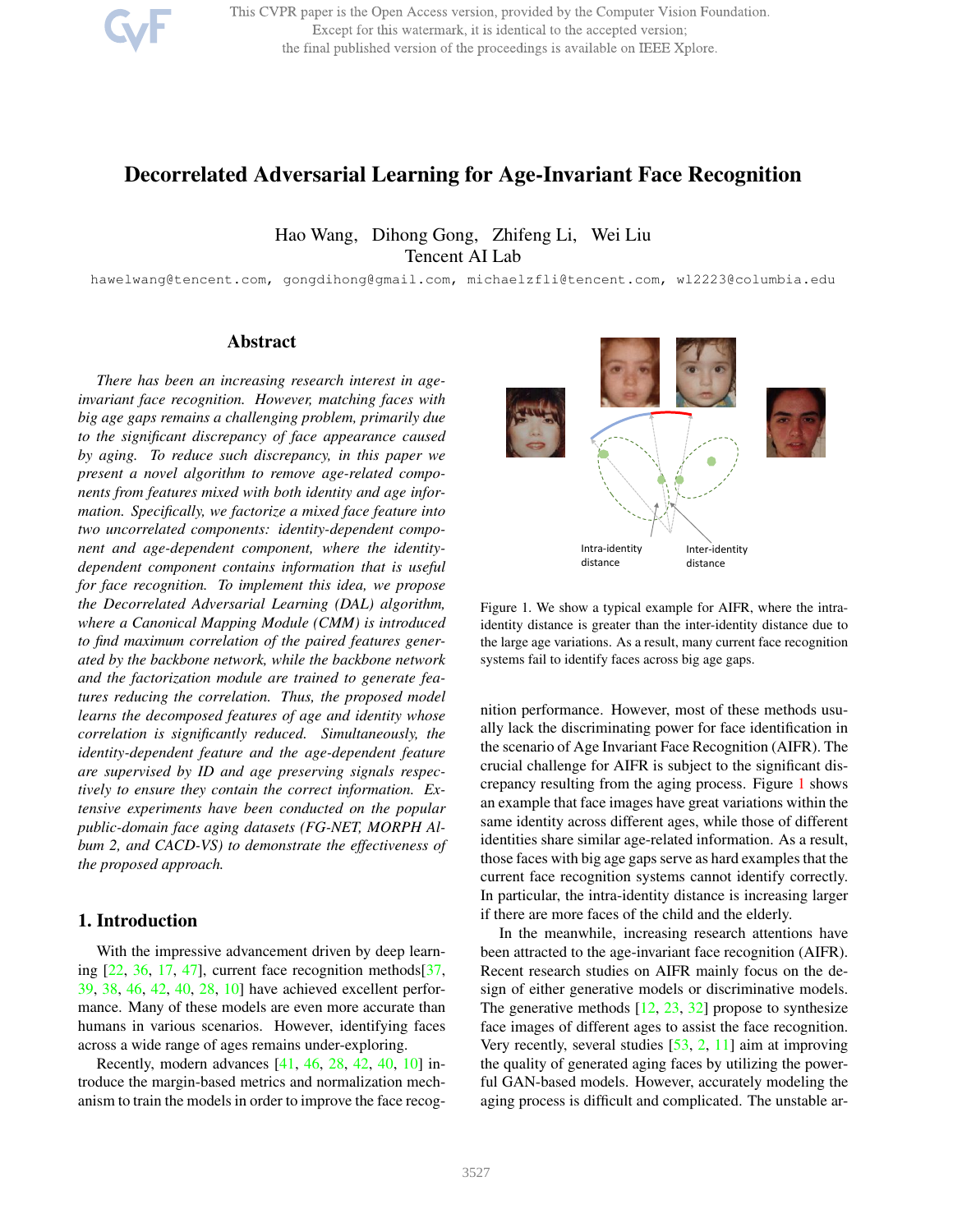

Figure 2. The face features are decomposed into the identitydependent component and the age-dependent component. Only the identity features participate the testing of face recognition.

tifacts in the synthesized faces can significantly affect the performance of face recognition. In contrast, discriminative methods draw increasing interest in recent studies. For example , the [13] separates the identity-related information and the age-related information through the hidden factor analysis (HFA). The [45] is based on similar analysis and extends the HFA to the deep learning framework. More recently, the OE-CNN [43] presents the orthogonal feature decomposition to solve the AIFR. According to all these studies, feature decomposition plays a key role in invariant feature learning under the assumption that facial information can be perfectly modeled by the decomposed components. However, the decomposed components practically have latent relationship with each other and the identity-dependent component may still contain age information.

In this paper, we introduce a deep feature factorization learning framework that factorizes the mixed face features into two uncorrelated components: identity-dependent component  $(x_{id})$  and age-dependent component  $(x_{\text{age}})$ . Figure 2 illustrates our feature factorization schema. We implement such factorization through a residual mapping module inspired by [4]. This means that, the age-dependent embeddings are encoded through a residual mapping function  $x_{\text{age}} = \mathcal{R}(x)$ . We have the following formulation:  $x = x_{id} + R(x)$ , where x is the initial face feature, and  $x_{id}$  is the identity-dependent feature.

To reduce the mutual variations in the decomposed components, we propose a novel Decorrelated Adversarial Learning (DAL) algorithm that adversarially minimizes the correlation between  $x_{id}$  and  $x_{age}$ . Specifically, a Canonical Mapping Module is introduced to find maximum correlations between  $x_{id}$  and  $x_{\text{age}}$ , while the backbone and factorization module aims to reduce the correlation. In the meanwhile,  $x_{id}$  and  $x_{age}$  are learned by the identity and age classification signals respectively. Through the adversarial training, we wish the  $x_{id}$  and  $x_{age}$  will be sufficiently uncorrelated, and the age information in  $x_{id}$  can be significantly reduced.

Our major contributions are summarized as follows:

1. We propose a novel Decorrelated Adversarial Learning (DAL) algorithm based on the linear feature factorization, in order to regularize the learning of decomposed features. In this way, we wish to capture the ID-preserving while age invariant features for AIFR. To the best of our knowledge, this is the first work to introduce decorrelated adversarial feature learning to AIFR.

2. We present the Batch Canonical Correlation Analysis (BCCA), an extension of CCA in the fashion of stochastic gradient decent optimization. The proposed BCCA can be integrated to the deep neural networks for correlation regularization.

3. The proposed method has significantly improved the state-of-the-art performance on the AIFR datasets including MORPH Album2[34], FG-NET[1] and CACD-VS[5], which strongly demonstrates its effectiveness.

# 2. Related Work

Age-Invariant Face Feature Learning. Many prior studies[15, 24, 26, 7, 25, 27, 5, 6, 13] in the literature extracted hand-craft features with heuristic methods. For example, the [25] developed a multi-feature discriminant analysis method with local feature descriptions. The [13] proposed the hidden factor analysis (HFA) to model the feature factorization and reduce the age variations in identityrelated features. The [15] introduced an effective maximum entropy feature descriptor and a robust identity matching framework for AIFR. Several recent methods [45, 55, 43] are mainly based on deep neural networks. The [45] developed the Latent Factor guided Convolutional Neural Network (LF-CNN) to improve the HFA. The [55] introduced the Age Estimation guided CNN (AE-CNN) method for AIFR. The OE-CNN [43] proposed the orthogonal embedding decomposition such that the identity information is encoded in the angular space while the age information is represented in the radial direction. Our work presents a DAL algorithm with the linear residual decomposition.

Canonical Correlation Analysis. Canonical Correlation Analysis (CCA) [18] is a well-known algorithm to measure the linear relationship between two multidimensional variables. Some previous works have introduced this method to face recognition in various scenarios. For example, the [49] proposed a 2D-3D face matching method using the CCA. The [14] developed a multi-feature CCA method for face-sketch recognition. Compared to these typical CCA based methods, our work presents the extension of CCA to deep neural network as a regularization method for AIFR.

Adversarial Approaches. Generative adversarial networks (GAN) [16] have shown effective in various gen-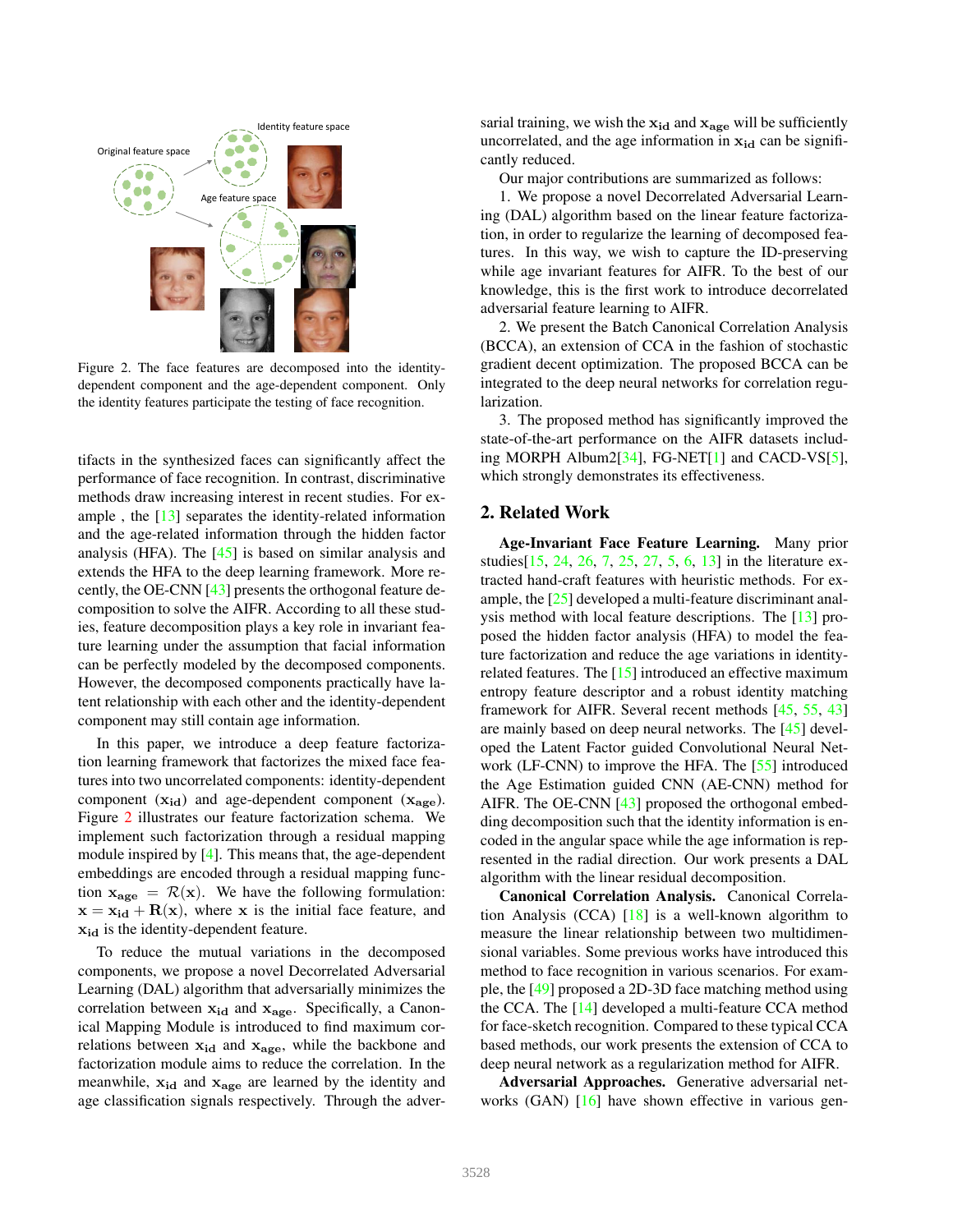erative tasks, such as face aging [53, 2, 11], face superresolution [51, 8], etc. Besides, the adversarial networks has also been explored to the improve the discriminative models. For example, the [3] utilized GAN to generate highresolution of small faces in order to improve face detection. The [9] developed an adversarial UV completion framework (UV-GAN) to solve the pose invariant face recognition problem. The [29] proposed to learn the identitydistilled features and the identity-dispelled features in an adversarial autoencoder framework. The [54] proposed an adversarial network to generate hard triplet feature examples. In this work, we propose a decorrelated adversarial learning method to significantly minimize the correlation between the decoupled components of identity and age, thus the identity-dependent features are age invariant.

### 3. Method

#### 3.1. Feature Factorization

As faces contain intrinsic identity information and age information, they can be jointly represented by the identitydependent features and the age-dependent features. Motivated by this, we design a linear factorization module that decomposes the initial features into these two unrelated components. Formally, given an initial feature vector  $\mathbf{x} \in \mathbb{R}^d$  that extracted from an input image p by a backbone CNN  $\mathcal F$  (i.e,  $\mathbf x = \mathcal F(\mathbf p)$ ), we define the linear factorization as follows:

$$
\mathbf{x} = \mathbf{x}_{id} + \mathbf{x}_{age},\tag{1}
$$

where  $x_{id}$  denotes the identity-dependent component, and xage denotes the age-dependent component. We design a deep residual mapping module similar to [4] to implement this. Specifically, we obtain the age-dependent feature through a mapping function  $R$ , and the residual part is regarded as the identity-dependent feature. We refer to this as Residual Factorization Module (RFM), which is formulated as:

$$
\mathbf{x}_{\text{age}} = \mathcal{R}(\mathbf{x}),
$$
  
\n
$$
\mathbf{x}_{\text{id}} = \mathbf{x} - \mathcal{R}(\mathbf{x}).
$$
\n(2)

At testing stage, only the identity-dependent features are used for face recognition. It is desirable that  $x_{id}$  encodes the identity information while  $x_{\text{age}}$  draws the age variations. We simultaneously put the identity discriminating signal and the age discriminating signal onto these two decoupled features to respectively supervise the multi-task learning of these two components. Figure 3 shows the overall framework of our work. The resnet-like backbone extracts the initial features, upon which we build the residual module for feature factorization. Based on such factorization, we propose the Decorrelated Adversarial Learning, which is introduced in the following section.



Figure 3. An overview of the proposed method. The initial features are extracted by backbone net, followed by the residual factorization module. The two factorized components  $x_{id}$  and  $x_{age}$  are then used for classification and DAL regularization.

#### 3.2. Decorrelated Adversarial Learning

Through feature factorization, it is crucial for AIFR that the  $x_{id}$  should be identity preserving and necessarily ageinvariant. Unfortunately, the  $x_{id}$  and  $x_{age}$  practically have latent relationship with each other. For example,  $x_{id}$  and  $x_{\text{age}}$  may have high linear correlation with each other. Thus, the  $x_{id}$  may partially involve the age variation, which leads to negative effect on face recognition. On the other hand, the  $x_{id}$  and  $x_{age}$  should be mutually uncorrelated to force the non-trivial learning such that they both improve themselves.

To this end, we design a regularization algorithm that is helpful to reduce the correlation between the decomposed features, namely Decorrelated Adversarial Learning (DAL). The DAL basically calculates the canonical correlation between the paired features of the decomposed components.

Formally, given paired features  $x_{id}$ ,  $x_{age}$ , we design a linear Canonical Mapping Module (CMM) that maps  $x_{id}$ ,  $x_{age}$  to the canonical variables  $v_{id}$ ,  $v_{age}$ :

$$
\forall t \in \{id, age\} : \mathbf{v_t} = \mathcal{C}(\mathbf{x_t}) = \mathbf{w_t^T} \mathbf{x_t},
$$
 (3)

where the  $w_{id}$ ,  $w_{age}$  are the learning parameters for canonical mapping. After that, we define the canonical correlation as:

$$
\rho = \frac{\text{Cov}(\mathbf{v}_{\text{id}}, \mathbf{v}_{\text{age}})}{\sqrt{\text{Var}(\mathbf{v}_{\text{id}})\text{Var}(\mathbf{v}_{\text{id}})}}.
$$
(4)

Based on such definition, we first find maximum of  $|\rho|$  by updating CMM with respect to  $w_{id}$ ,  $w_{age}$ , and then try to reduce the correlation by training the backbone and RFM. That is, on the one hand, we freeze  $\mathcal{F}, \mathcal{R}$  and train  $\mathcal{C}$  in the canonical correlation maximizing process. On the other hand, we update  $\mathcal{F}, \mathcal{R}$  with  $\mathcal{C}$  fixed in the feature correlation minimizing process. Obviously, they compete with each other playing a two-player min-max game during the adversarial training procedure. In this way, our goal is to minimize the correlation between  $x_{id}$ ,  $x_{age}$  by always decreasing their maximum canonical correlation. In other words,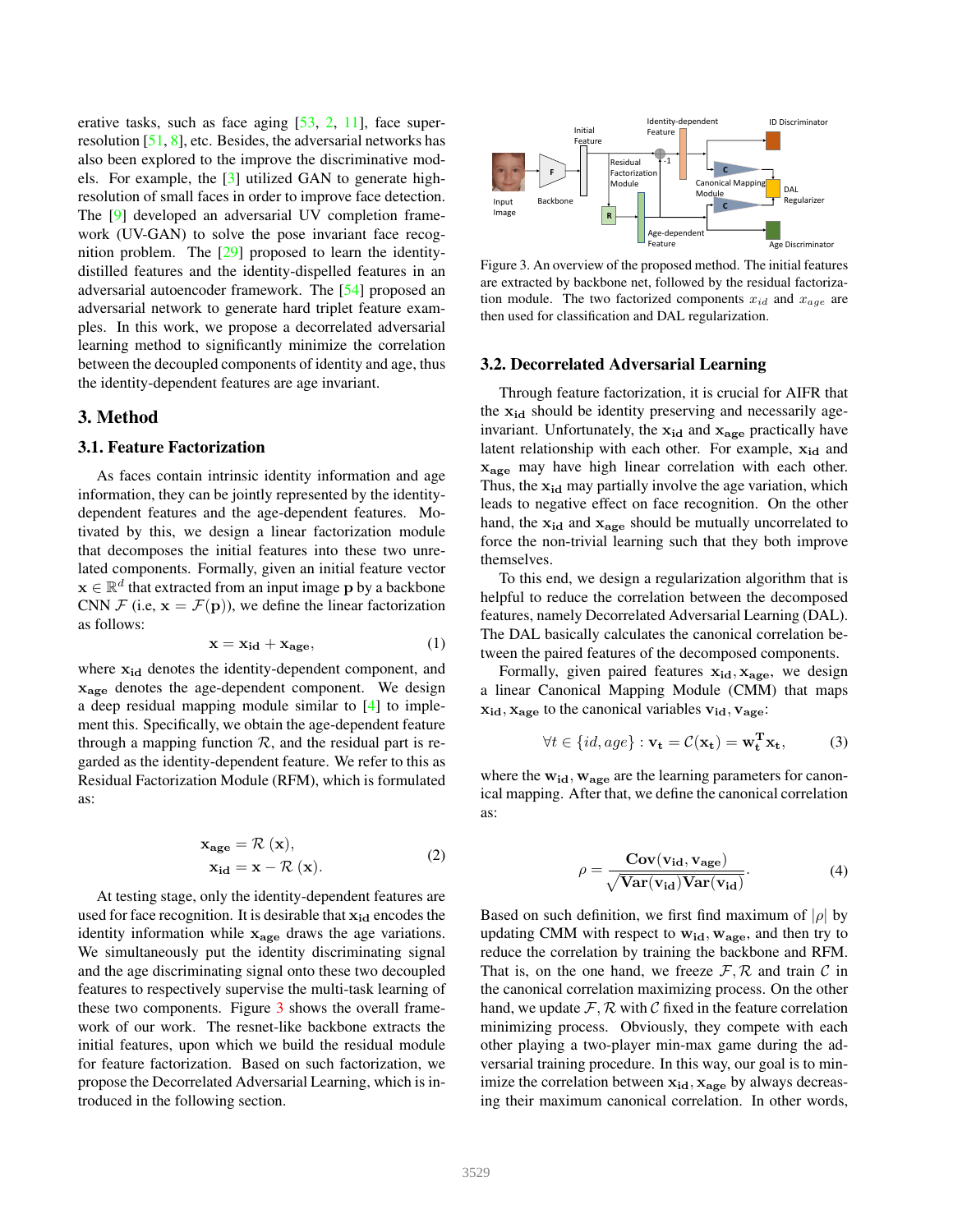the optimal feature projections having maximum correlation act as the primary target to be decorrelated. Thus,  $x_{id}$ and  $x_{\text{age}}$  learns continuously to have small correlation and finally they are significantly uncorrelated.

Overall, the objective function for DAL is formulated as:

$$
\mathcal{L}_{DAL} = \min_{\mathcal{F}, \mathcal{R}} \max_{\mathcal{C}}(|\rho(\mathcal{C}(\mathcal{F}(\mathbf{p}) - \mathcal{R}(\mathcal{F}(\mathbf{p})), \mathcal{C}(\mathcal{R}(\mathcal{F}(\mathbf{p})))|))
$$
\n(5)

We believe the strong decorrelation enhanced by DAL will encourage the  $x_{id}$  and  $x_{age}$  to be sufficiently invariant with each other. Importantly, this will improve robustness of  $x_{id}$ for age-invariant face recognition.

#### 3.3. Batch Canonical Correlation Analysis

In contrast to the typical canonical correlation analysis (CCA) methods, our work introduces the canonical correlation Analysis (BCCA) based on stochastic gradient decent (SGD) optimization. Since the correlation statistics on the entire dataset is practically impossible, we follow similar strategy of batch normalization [20] to compute the correlation statistics based on mini-batches. Thus, it naturally suits the deep learning framework.

Given a mini-batch size of  $m$ , we have two sets of the decomposed features:  $B_{id} = \{x_{id}^{1,...,m}\}\$  and  $B_{age}$  =  ${x_{age}^{1,...,m}}$ . Thus, the canonical correlation can be written as:

$$
\rho = \frac{\frac{1}{m} \sum_{i=1}^{m} (\mathbf{v}_{id}^{i} - \mu_{id}) (\mathbf{v}_{age}^{i} - \mu_{age})}{\sqrt{\sigma_{id}^{2} + \epsilon} \sqrt{\sigma_{age}^{2} + \epsilon}}.
$$
 (6)

Here, the  $\mu_{id}$  and  $\sigma_{id}^2$  are the mean and variance of  $v_{id}$  respectively, and similarly for  $\mu_{age}$  and  $\sigma_{age}^2$ . The  $\epsilon$  is a constant parameter for numerical stability.

Equation 6 serves as the objective function for BCCA and we leverage the SGD based algorithm to optimize it. Note that the canonical correlation  $|\rho|$  is demanded to be necessarily maximized when updating the  $\mathcal{C}$ ., while being minimized when training the  $\mathcal{F}, \mathcal{R}$ . The derivation of gradients are:

$$
\frac{\partial \rho}{\partial \mathbf{v}_{\mathbf{id}}^{\mathbf{i}}} = \frac{1}{m} \left( \frac{\mathbf{v}_{\mathbf{age}}^{\mathbf{i}} - \mu_{\mathbf{age}}}{\sqrt{\sigma_{id}^2 + \epsilon} \sqrt{\sigma_{age}^2 + \epsilon}} - \frac{(\mathbf{v}_{\mathbf{id}}^{\mathbf{i}} - \mu_{\mathbf{id}}) \cdot \rho}{\sigma_{\mathbf{id}}^2 + \epsilon} \right),
$$
\n
$$
\frac{\partial \rho}{\partial \mathbf{v}_{\mathbf{age}}^{\mathbf{i}}} = \frac{1}{m} \left( \frac{\mathbf{v}_{\mathbf{id}}^{\mathbf{i}} - \mu_{\mathbf{id}}}{\sqrt{\sigma_{id}^2 + \epsilon} \sqrt{\sigma_{age}^2 + \epsilon}} - \frac{(\mathbf{v}_{\mathbf{age}}^{\mathbf{i}} - \mu_{\mathbf{age}}) \cdot \rho}{\sigma_{\mathbf{age}}^2 + \epsilon} \right). \tag{7}
$$

Thus, the optimization consists of a forward propagation that outputs the  $\rho$ , and a backward propagation that calculate the gradients for updating. The detailed learning algorithm of BCCA is described in Algorithm 1.

Algorithm 1 Learning algorithm of BCCA for each iteration.

**Input:**  $B_{id} = \{x_{id}^{1,...,m}\}; B_{age} = \{x_{age}^{1,...,m}\};$ 

**Output:** the canonical correlation  $\rho$  for forward pass; the gradients for backward pass.

1: for each  $t \in \{id, age\}$  do

2: CMM forward:  $v_t^i = w_t^T x_t^i$  for  $i = 1 ... m$ ;

- 3: Compute means:  $\mu_t = \frac{1}{m} \sum_{i=1}^m v_i^i$ ;
- 4: Compute variances:  $\sigma_t^2 = \frac{1}{m} \sum_{i=1}^m (v_t^i \mu_t)^2$ ;
- 5: end for
- 6: Forward propagation: Compute  $\rho$  with Equation 6.
- 7: for each  $t \in \{id, age\}$  do
- 8: Compute  $\frac{\partial \rho}{\partial v_t}$  with Equation 7;

9: CMM backward:  $\frac{\partial L}{\partial x_i^i} = w_i^i \frac{\partial L}{\partial v_i^i}$ ; for  $i = 1 \dots m$ ;

10: **CMM** backward:  $\frac{\partial L}{\partial w_i^i} = x_i^i \frac{\partial L}{\partial v_i^i}$ ; for  $i = 1...m$ ;

11: end for

### 3.4. Multi-task Training

In this section, we describe the multi-task training strategy to supervise the learning of the decomposed features. As shown in Figure 3, there are three basic supervision modules: age discriminator, identity discriminator and DAL regularizer.

Age Discriminator. For the learning of age information, we feed  $x_{\text{age}}$  into an age discriminator to ensure the age discriminating information. Since age labels are rough with uncertain noises in practice, we follow [13, 45] and perform classifications on ages by dividing them into different groups. We use the softmax layer with cross-entropy loss for the age classification.

**Identity Discriminator.** Following the recent  $[42, 40]$ , we utilize the CosFace loss to supervise the learning of  $x_{id}$ and ensure the identity-preserving information. The Cos-Face loss is formulated as:

$$
\mathcal{L}_{ID} = \frac{1}{N} \sum_{i} -\log \frac{e^{s(\cos(\theta_{\mathbf{y_i}},i) - m)}}{e^{s(\cos(\theta_{\mathbf{y_i}},i) - m)} + \sum_{j \neq y_i} e^{s\cos(\theta_{\mathbf{j},i})}},\tag{8}
$$

where  $N$  is the number of identities,  $y_i$  is the corresponding identity label,  $cos(\theta_j, i) = \frac{W_j^T}{\|W_j\|} \cdot \frac{x_{id}^i}{\|x_{id}^i\|}$  is the cosine of angle between the i-th feature  $x_{id}^i$  and the j-th weight vector  $W_i$  of the classifier. The m a constant margin term controlling the cosine margin and the s is a constant scaling factor s. The CosFace loss aims to introduce much strict constraints to the identity classification such that the learned features are encouraged to be separated by a margin between different identities. A properly large  $m$  will encourage powerful discriminating information in the learned features for face recognition.

DAL Regularizer. The proposed DAL regularization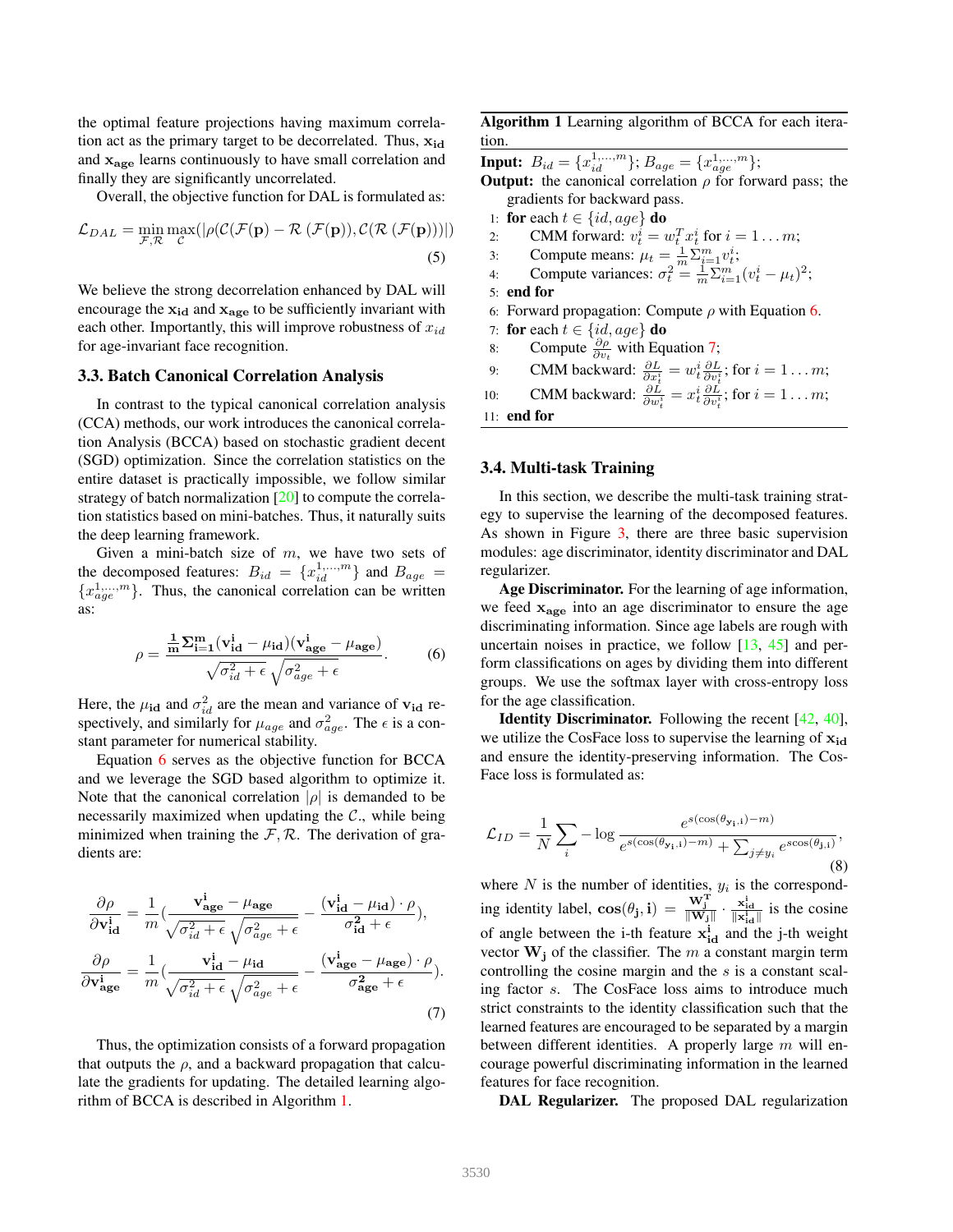also participants the joint supervision to guide the feature learning such that the correlations between the paired decomposed features can be significantly reduced. Through the joint supervision, the model simultaneously learns to encourage both the discriminating power of  $x_{id}$ ,  $x_{age}$ , and decorrelation information between of these two decomposed components.

In summary, the training is supervised by the following combined multi-task loss:

$$
\mathcal{L} = \mathcal{L}_{ID}(\mathbf{x}_{id}) + \lambda_1 \mathcal{L}_{SM}(\mathbf{x}_{age}) + \lambda_2 \mathcal{L}_{DAL}(\mathbf{x}_{id}, \mathbf{x}_{age}),
$$
\n(9)

where  $L_{ID}$  denotes the CosFace loss,  $L_{SM}$  denotes the softmax with cross-entropy loss,  $\lambda_1$  and  $\lambda_2$  are scalar hyperparameters to balance these three losses. In the testing phase, we extract the identity-dependent features  $x_{id}$  for AIFR evaluations.

### 3.5. Discussion

The proposed method has the following advantages. First, the DAL regularization on features is helpful to encourage the uncorrelated and co-invariant information between the decomposed components. Related works such as HFA[13], LF-CNN[45] and OE-CNN[43] have neglected the underlying correlation. Instead, we aim to minimize the classification error as well as the correlation effect simultaneously. Second, the BCCA provides an extension of CCA that is inserted to the deep learning framework such that the entire model can be trained in an end-to-end process. Finally, our method can be easily generalized to other components factorization model, such as pose, illumination, emotion, etc. To the best of our knowledge, we are the first to develop the decorrelated adversarial regularization framework to AIFR.

### 4. Experiments

#### 4.1. Implementation Details

Network Architecture. (1) Backbone: our backbone network is a 64-layer CNN similar to [43] . It consists of 4 stages with respectively 3, 4, 10, 3 stacked residual blocks. Every residual block has 3 stacked units of "3x3  $Conv + BN + ReLU$ ". Finally, a FC layer outputs the initial face features of 512 dimension. (2)Residual factorization Module (RFM): the initial face features are mapped to form the age-dependent feature through 2 "FC +ReLU", and the residual part is regarded as the identity-dependent feature. (3) Age discriminator: we stack 3 "FC +ReLU" upon  $x_{\text{age}}$ , and perform age classification. (4) Identity discriminator: we directly use  $x_{id}$  for identification by CosFace loss. (5) DAL regularizer: we feed the  $x_{\text{age}}$  and  $x_{\text{id}}$  into the FC layers respectively and output their linear combinations, which are then used for the BCCA calculation and optimization.



Figure 4. The age distribution of our small training dataset. It contains 0.5M face images covering large age variations.

Data Preprocessing. We use MTCNN [52] to detect face areas and facial landmarks on both the training and testing sets. Then, similarity transformation is performed according to the 5 facial key points (two eyes, nose and two mouth corners) in order to crop the face patch to  $112\times96$ . Finally, each pixel ([0,255]) of the cropped face patch is normalized by subtracting 127.5 then divided by 128.

Training Details. Our training data includes the Cross-Age Face (CAF) dataset provided by [43] and other common face datasets such as CASIA-WebFace [50], VGG Face  $\lceil 33 \rceil$  and celebrity+  $\lceil 30 \rceil$ . It totally contains about 1.7M images from 19.9k individuals, which is similar to [43]. Meanwhile, we build a subset containing about 0.5M images from 12k individuals following [43] in order to conduct fair experimental comparisons. We refer to this subset as *small training dataset* and our whole training dataset as *large training dataset* for clarify. We adopt the pre-trained age estimation model [35] to generate predicted age labels for the face images of the entire training set. Note that only those predicted ages with relatively high confidence (i.e. more likely to be true label) are considered valid and will participate the age-classification. After that, the predicted ages are divided into 8 groups: 0-12, 13-18, 19-25, 26-35, 36-45, 46-55, 56-65,  $\geq$  66. The grouped age labels are then used for the age-classification training. The joint supervision in Equation 9 guides the DALtraining process in an adversarial manner. More specifically, in an adversarial loop, we alternately run the canonical correlation maximizing process for 20 iterations and then change to feature correlation minimizing process for 50 iterations. The empirically setting of hyper-parameters  $\lambda_1$  and  $\lambda_2$  in Equation 9 are:  $\lambda_1 = 0.1, \lambda_2 = 0.1, m = 0.35, s = 64$ . All our experiment models are trained through stochastic gradient descent (SGD), with batch size of 512. The whole training procedure is about 40-th epochs and the learning rate is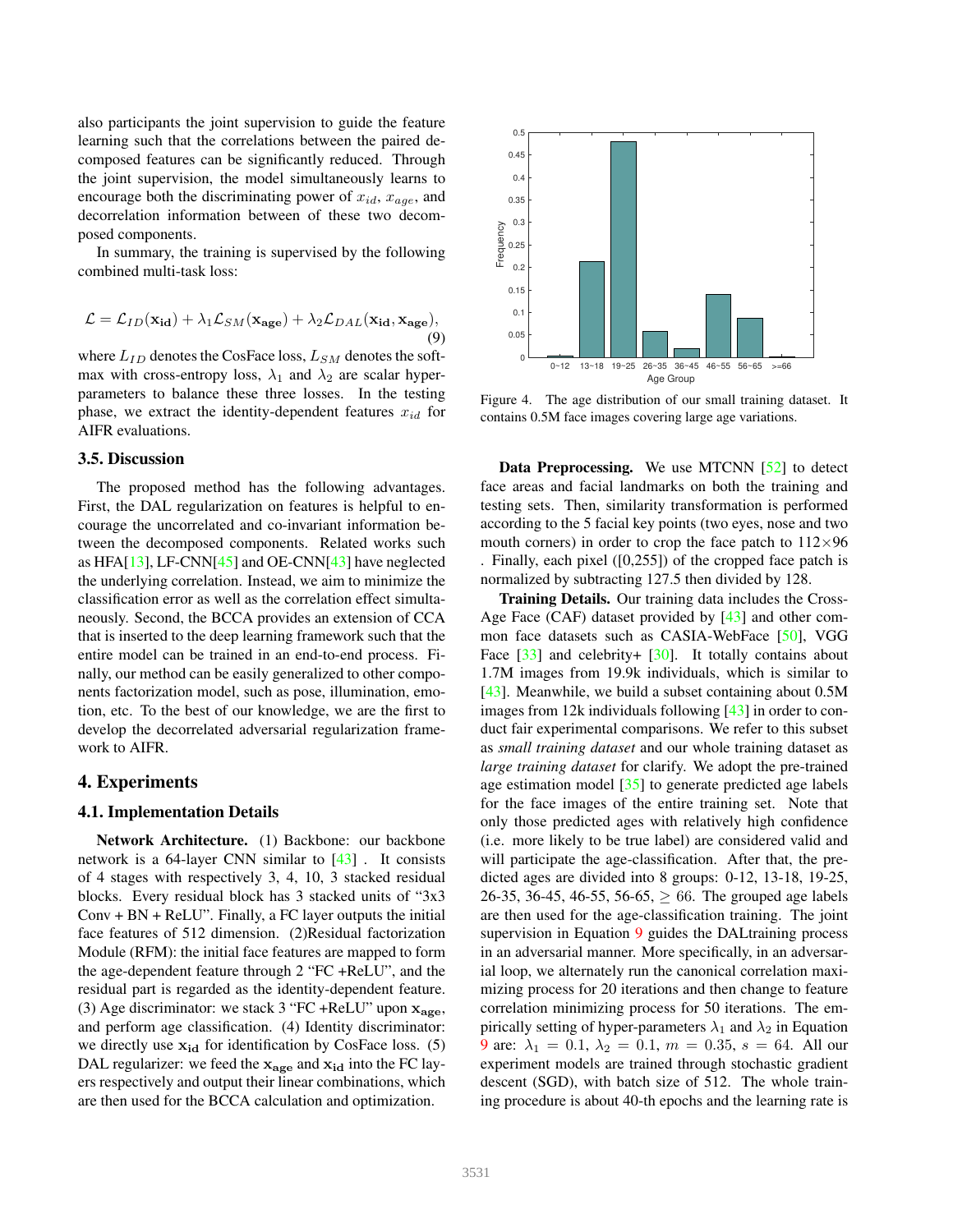

Figure 5. The distribution of the cosine similarity between features and their class center at different age groups. Our DAL model consistently increases the cosine similarity compared against the baseline model without DAL across all the age groups, which demonstrates the effectiveness of our method to encourage less intra-identity variations. Best viewed in colors.

| Model           | FG-NET<br>(MF1) | FG-NET<br>(MF2) | <b>FG-NET</b><br>(leave-<br>one-out) | <b>MORPH</b><br>Album 2 | <b>CACD</b><br>-VS |
|-----------------|-----------------|-----------------|--------------------------------------|-------------------------|--------------------|
| <b>Baseline</b> | 55.86%          | 58.85%          | 93.4%                                | 98.21%                  | 99.07%             |
| $+Age$          | 55.84%          | 58.64%          | 93.6%                                | 98.11%                  | 99.05%             |
| $+A$ ge+DAL     | 57.92%          | 60.01%          | 94.5%                                | 98.93%                  | $99.40\%$          |

Table 1. Comparison of our method against the baseline models. The evaluation results are rank-1 face identification rate on FG-NET, under protocols of MF1, MF2 and leave-one-out.

initially set to 0.1 and reduced by a factor of 0.1 at 22-th, 33-th, 38-th epoch.

Testing Details. We conduct evaluation experiments on the well-known public AIFR face datasets: FG-NET[1], MORPH Album  $2[34]$  and CACD-VS[5]. In the testing process, we extract the identity-dependent features and concatenate features of the original image and the flipped image to form the final representation. The cosine similarity of these representations are then used to conduct face verification and identification.

### 4.2. Ablation Study

In this subsection, we study the different variants of the proposed models to show the effectiveness of our method.

Visualization of Cosine Similarity. For a better understanding of the DAL and its ability to improve the identitypreserving information, we conduct an experiment to visualize the cosine similarities across different age groups. Given the learned identity-dependent features  $x_{id}$ , we first calculate their class centers by clustering every identity in the identity feature space, and then compute the cosine similarity between each sample and its class center. After that, we plot the distribution of cosine similarity across different age groups. In this study, we conduct such visualization analysis on the small training dataset which contains 0.5M face images covering various age differences. Figure 4 shows the age distribution of this dataset. We present a comparison between the "w/o DAL" model (trained by the joint supervision signals of age and identity but without DAL) and our proposed DAL model. As shown in Figure 5, compared against the "w/o DAL" model, the DAL model consistently increases the cosine similarity between  $x_{id}$  and its class center across all the age groups. This observation proves that our method encourages features to have small intra-identity variations and thus the samples of the same identity but different ages are pulled together in the feature space. Thus, the discriminating power of the learned identity features can be effectively improved by the proposed DAL method.

Quantitative Evaluation. To show the impact of the joint learning framework with our proposed DAL method, we conduct the ablative evaluations on several public AIFR datasets including FG-NET, MORPH Album 2 and CACD-VS. Moreover, we also test our models on FG-NET following the protocols of Megaface challenge 1 (MF1) [21] and Megaface challenge 2 (MF2) [31]. Both the MF1 and the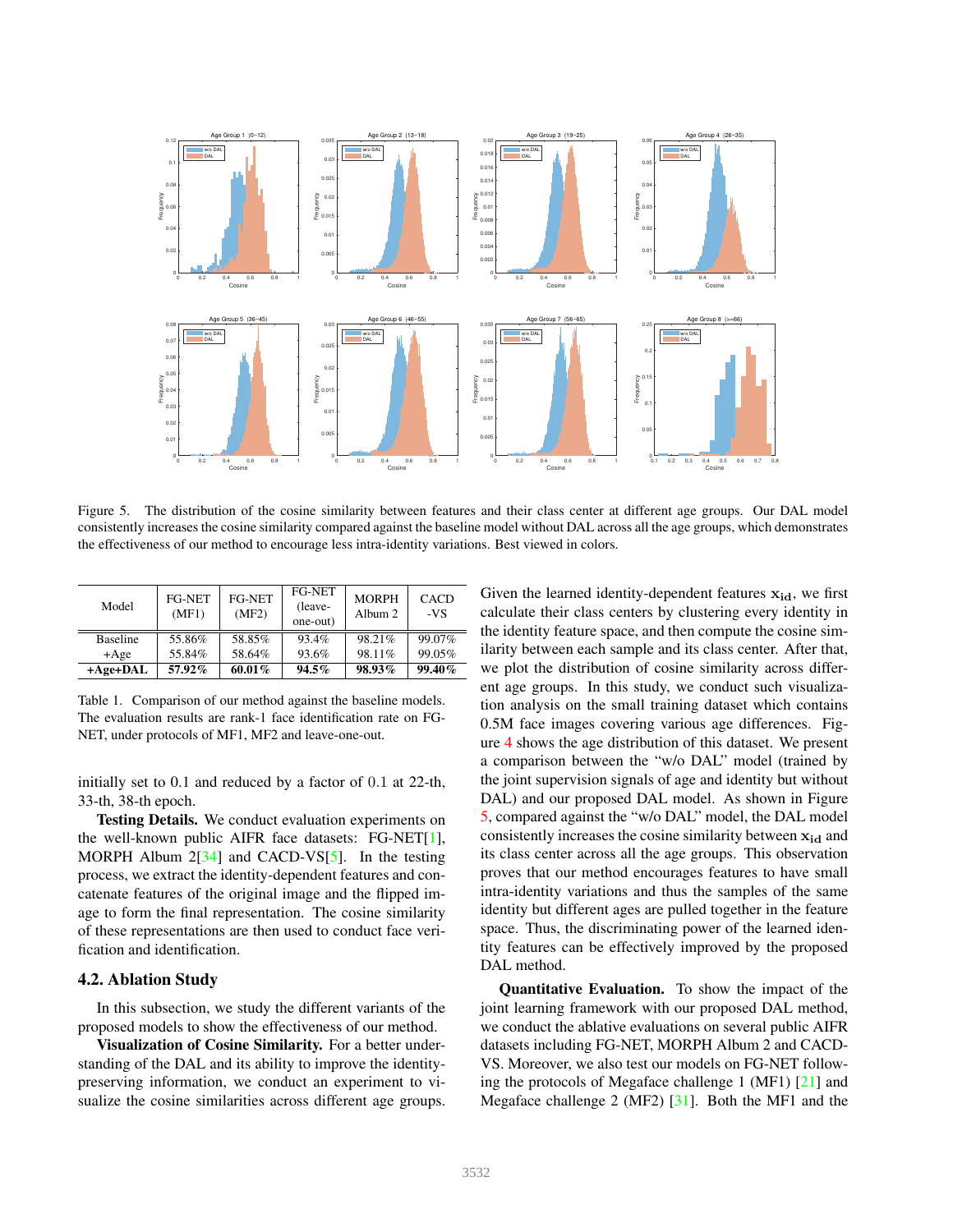| Method              | #Test Subjects | Rank-1 |
|---------------------|----------------|--------|
| HFA $[13]$          | 10,000         | 91.14% |
| CARC $[5]$          | 10,000         | 92.80% |
| MEFA $[15]$         | 10,000         | 93.80% |
| MEFA+SIFT+MLBP [15] | 10,000         | 94.59% |
| $LPS+HFA$ [24]      | 10,000         | 94.87% |
| LF-CNNs $[45]$      | 10,000         | 97.51% |
| <b>OE-CNNs</b>      | 10,000         | 98.55% |
| Ours                | 10,000         | 98.93% |
| <b>GSM</b> [26]     | 3,000          | 94.40% |
| AE-CNNs $[55]$      | 3,000          | 98.13% |
| $OE-CNNs$ [43]      | 3.000          | 98.67% |
| Ours                | 3.000          | 98.97% |

Table 2. Evaluation results on the MORPH Album 2 dataset.

MF2 include an additional distractor set respectively that contains 1 million face distractors, making the benchmarks much more difficult. The MF2 provides a training dataset such that all the evaluation methods should be trained on the same dataset and without any additional training data. We consider the following models for ablative comparison in this study: (1) Baseline: the baseline model is trained by the identification loss only and without any extra age supervision.  $(2) + Age$ : this model is trained by the joint supervision of the identification signal and the age classification signal. (3) +Age+DAL: our proposed model that is trained simultaneously by the DAL regularization and the joint supervision signals. As reported in Table 1, without DAL the joint supervision model achieves comparable results with the baseline model. On the contrary, our "+Age+DAL" model improves the performance of FG-NET on all the schemes. The improvement on FG-NET with the scheme of MF2 is relatively limited compared with that of MF1 and 'leave-one-out', mainly due to the less aging variations of MF2 training dataset. Nevertheless, the consistently performance improvement demonstrates the effectiveness of our method. Moreover, our method improves the baseline models by more than 0.7% on MORPH Album 2, and more than 0.3% on CACD-VS, which are remarkable improvements at the high accuracy level above 98% and 99%.

### 4.3. Experiments on the MORPH Album 2 Dataset

The MORPH Album 2 dataset consists of 78,000 face images of 20,000 individuals across different ages. For fair comparison, we follows [43] and conduct evaluations under two benchmark schemes where the testing set consists of 10,000 subjects and 3,000 subjects respectively. In the testing sets, two face images of each subjects with the largest age gaps are selected to compose the probe set and the gallery set. We train the model with our proposed DAL on the large training dataset(1.7M images). Note that we have not conducted any training or finetuning on the MORPH Album 2.

| Method                   | Acc.     | AUC.         |
|--------------------------|----------|--------------|
| High-Dimensional LBP [7] | 81.6%    | 88.8%        |
| HFA $[13]$               | 84.4%    | 91.7%        |
| CARC $[5]$               | 87.6%    | 94.2%        |
| $LF-CNNs$ [45]           | 98.5%    | 99.3%        |
| Human, Average [6]       | 85.7%    | 94.6%        |
| Human, Voting [6]        | 94.2%    | 99.0%        |
| Softmax                  | 98.4%    | 99.4%        |
| A-Softmax                | 98.7%    | 99.5%        |
| $OE-CNNs$ [43]           | 99.2%    | 99.5%        |
| mrs                      | $99.4\%$ | <b>99.6%</b> |

Table 3. Evaluation results on the CACD-VS dataset.

| Method                  | Rank-1   |
|-------------------------|----------|
| Park et al. [32] (2010) | 37.4%    |
| Li et al. [25] (2011)   | 47.5%    |
| HFA [13] (2013)         | 69.0%    |
| MEFA [15] (2015)        | 76.2%    |
| <b>CAN</b> [48]         | 86.5%    |
| LFCNNs [11]             | 88.1%    |
| nrs                     | $94.5\%$ |

Table 4. Evaluation results on the FG-NET dataset under the protocol of leave-one-out.

In this experiment, we compare our DAL model against the recently AIFR algorithms in the literature. As shown in Table 2, the proposed method has effectively improved the rank-1 identification performance. Particularly, our method outperforms the recent top-performing AIFR methods by a clear margin, setting new state-of-the-art on the MORPH Album 2 database.

### 4.4. Experiments on the CACD-VS Dataset

As a public released dataset for AIFR, the CACD dataset is composed of 163,446 images from 2,000 celebrities with age variations. The collected face images also include different illumination, various poses and makeup. The subset CACD-VS consists of 4000 face image pairs for face verification, and the face pairs are divided into 2,000 positive pairs and 2,000 negative pairs. In our experiment, we strictly follow  $[5, 43]$  to perform the 10-fold crossvalidation for fair comparisons. We use the same trained models in Sec 4.3 to evaluate the performance on the CACD-VS Dataset. Table 3 shows the verification accuracy of our models compared against the other state-of-theart AIFR methods. Not surprisingly, the proposed DAL model obtains consistent improvement over the prior methods, demonstrating the superiority of our method again.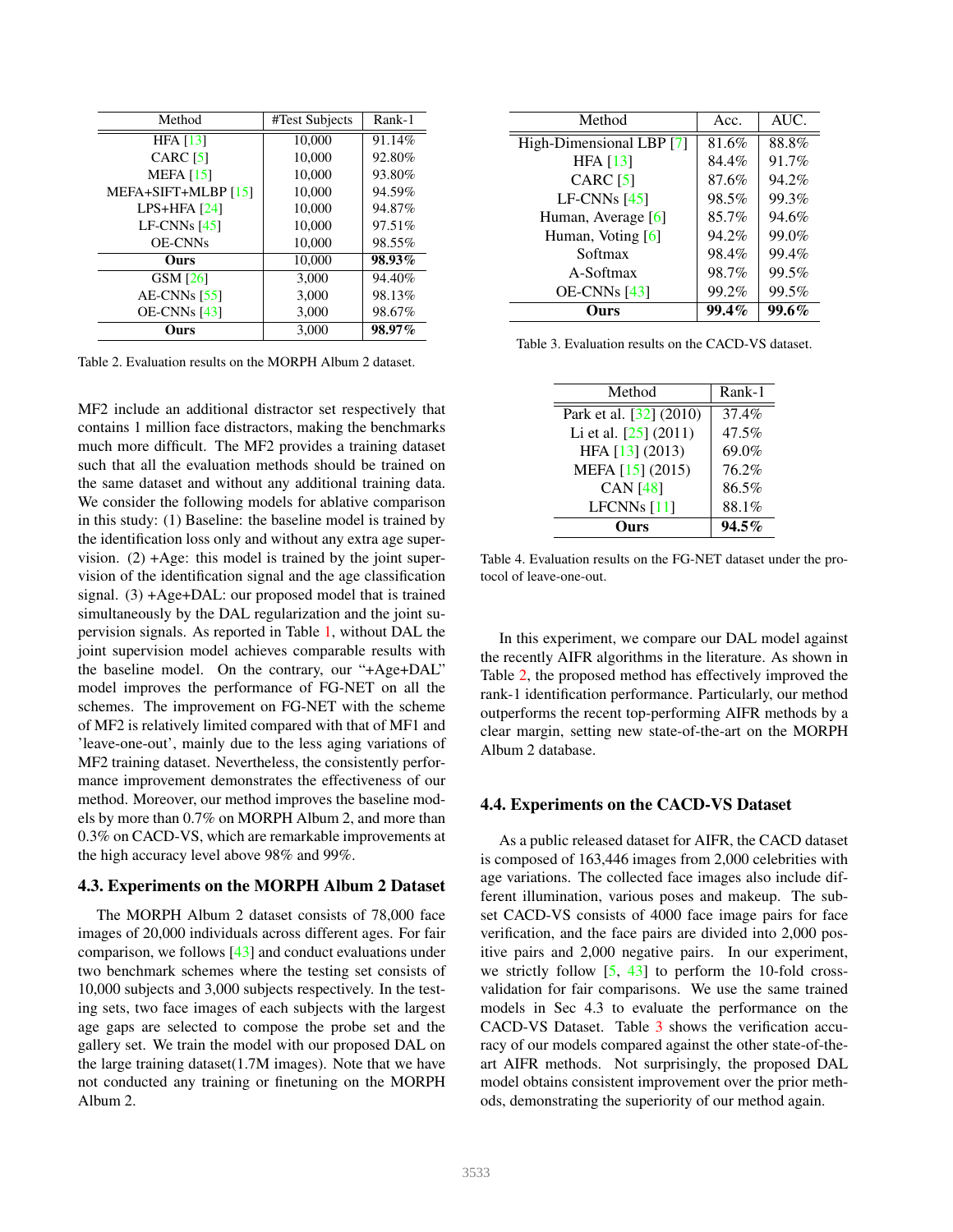| Method                   | Protocol     | Rank-1 |
|--------------------------|--------------|--------|
| <b>FUDAN-CS SDS [44]</b> | <b>Small</b> | 25.56% |
| SphereFace [28]          | Small        | 47.55% |
| TNVP $[11]$              | Small        | 47.72% |
| Softmax                  | Small        | 35.11% |
| A-Softmax                | Small        | 46.77% |
| $OE-CNNs$ [43]           | Small        | 52.67% |
| Ours                     | small        | 57.92% |

Table 5. Evaluation results on the FG-NET dataset under the protocol of MF1.

| Method             | Protocol | Rank-1 |  |
|--------------------|----------|--------|--|
| <b>GRCCV</b>       | Large    | 21.04% |  |
| <b>NEC</b>         | Large    | 29.29% |  |
| 3DiVi              | Large    | 35.79% |  |
| <b>GT-CMU-SYSU</b> | Large    | 38.21% |  |
| OE-CNNs [43]       | Large    | 53.26% |  |
| Ours               | Large    | 60.01% |  |

Table 6. Evaluation results on the FG-NET dataset under the protocol of MF2

### 4.5. Experiments on the FG-NET Dataset

Compared to MORPH Album 2 and CACD-VS, the FG-NET dataset is much more challenging containing a wide covering of ages from 0 to 69. It has 1002 face images from 82 individuals.The dataset includes lots of face images at the age phase of the child and the elderly. We conducted experiments under three different evaluation schemes for overall fair benchmark comparison: leave-one-out, MegaFace challenge 1 (MF1) and MegaFace challenge 2 (MF2).

Evaluation with leave-one-out. We directly use the DAL model trained on the small training set  $(0.5M$  images) and test on the FG-NET dataset. The evaluation is conducted by leave-one-out. It is noticeable that we have not used any data of FG-NET for training or finetuning. The performance comparisons are given in Table . We can see that our method has improved the priors  $[13]$  by a significant margin.

Evaluation with MF1. The MF1 [21] contains 1 million distractor images from 690K different individuals. According to  $[21]$ , evaluations are conducted under the two protocols: large or small training set. The training set less than 0.5M is considered small. We strictly follow the protocol of small training set to train the model and conduct evaluations on FG-NET. The experimental results are reported in Table 5. The performance improvement over the other methods strongly demonstrates the effectiveness of the proposed DAL method.

Evaluation with MF2. We also conducte experiments on the MF2 [31], which has 1 million distractors as well. But the distractors of MF1 and MF2 are totally different.

| Method         | <b>LFW</b> | MF1-Facescrub |  |
|----------------|------------|---------------|--|
| SphereFace[28] | 99.42%     | $72.73\%$     |  |
| CosFace[42]    | 99.33%     | $77.11\%$     |  |
| $OE-CNNs[43]$  | 99.35%     | N/A           |  |
| Ours           | 99.47%     | 77.58%        |  |

Table 7. Evaluation results on LFW and MF1-Facescrub dataste. The reported results are verification rate for LFW, and rank-1 identification rate for MF1-Facescrub.

Unlike the MF1, the MF2 requires that all the models should be trained on the same training set, thus yields very fair comparisons. The training set provided by MF2 contains 4.7 million faces from 672K identities. Following this protocol, we train our models and conduct evaluations on the MF2. Table 6 shows the performance comparisons between ours and the previous methods. Again, our DAL method significantly improves the identification accuracy and set new state-of-the-art on the MF2 dataset.

### 4.6. Experiments on the General Face Recognition Datasets

To compare against the state-of-the-art methods in General Face Recognition(GFR), we further conduct experimental evaluations on the LFW and the MegaFace Challenge 1 Facescrub (MF1-Facescrub) datasets. The LFW [19] is a public benchmark for GFR that has 13,233 face images from 5,749 subjects. The MF1-Facescrub [21] includes the Facescrub (containing 106,863 face images from 530 celebrities) as a probe set and contains a million distractors in the gallery set. We strictly follow the same training and evaluation procedure in OE-CNNs [43]. That is, our training data contains 0.5M images that are the same as OE-CNNs [43]. Table 7 reports the verification rate on LFW and the rank-1 identification rate in MF1-Facescrub. Our model outperforms the [43] as well as the state-of-the-art General Face Recognition (GFR) models [28, 42] on both datasets, which demonstrates the strong generalization ability of our proposed approach.

# 5. Conclusion

In this paper, we propose the decorrelated adversarial learning method for AIFR. Our model learns to minimize the correlation between the paired decomposed features of identity and age in an adversarial process. We present the BCCA algorithm as an extension of CCA in deep learning. Besides the DAL, we simultaneously train the model with the joint supervision of identification and age classification. In the testing, only the identity features are used for face recognition. Evaluations conducted on the AIFR benchmarks demonstrate the superiority of our method.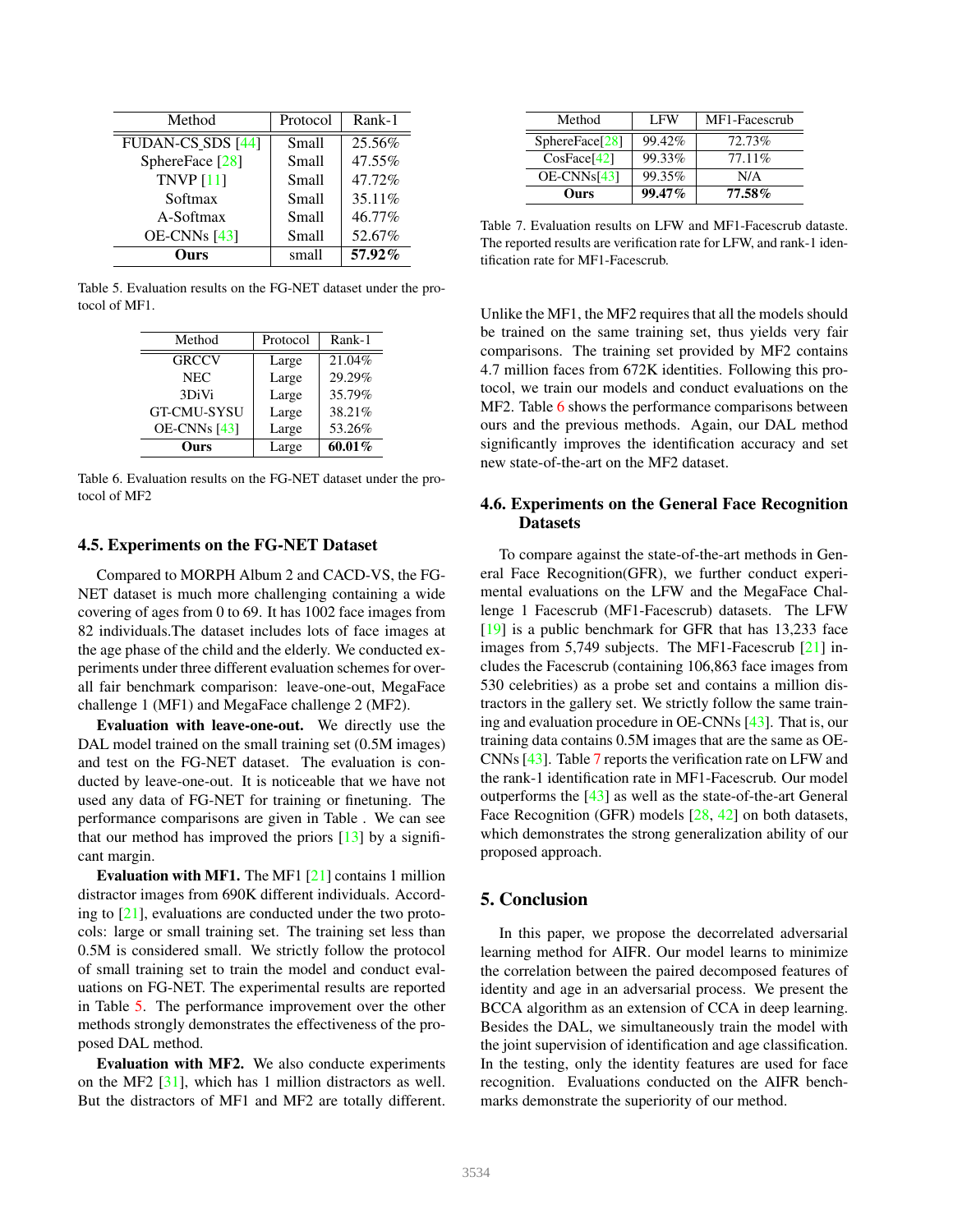### References

- [1] *FG-NET Aging Database,http://www.fgnet.rsunit.com/*. 2, 6
- [2] G. Antipov, M. Baccouche, and J.-L. Dugelay. Face Aging With Conditional Generative Adversarial Networks. *IEEE International Conference on Image Processing (ICIP)*, 2017. 1, 3
- [3] Y. Bai, Y. Zhang, M. Ding, and B. Ghanem. Finding tiny faces in the wild with generative adversarial network. In *IEEE Conference on Computer Vision and Pattern Recognition (CVPR'18)*, 2018. 3
- [4] K. Cao, Y. Rong, C. Li, X. Tang, and C. C. Loy. Pose-robust face recognition via deep residual equivariant mapping. In *IEEE Conference on Computer Vision and Pattern Recognition (CVPR'18)*, 2018. 2, 3
- [5] B.-C. Chen, C.-S. Chen, and W. H. Hsu. Cross-age reference coding for age-invariant face recognition and retrieval. In *European Conference on Computer Vision (ECCV)*, 2014. 2, 6, 7
- [6] B.-C. Chen, C.-S. Chen, and W. H. Hsu. Face recognition and retrieval using cross-age reference coding with crossage celebrity dataset. *IEEE Transactions on Multimedia*, 17(6):804–815, 2015. 2, 7
- [7] D. Chen, X. Cao, F. Wen, and J. Sun. Blessing of dimensionality: High-dimensional feature and its efficient compression for face verification. In *IEEE Conference on Computer Vision and Pattern Recognition (CVPR)*, pages 3025–3032, 2013. 2, 7
- [8] Y. Chen, Y. Tai, X. Liu, C. Shen, and J. Yang. FSRNet: Endto-end learning face super-resolution with facial priors. In *IEEE Conference on Computer Vision and Pattern Recognition (CVPR'18)*, 2018. 3
- [9] J. Deng, S. Cheng, N. Xue, Y. Zhou, and S. Zafeiriou. Uvgan: Adversarial facial uv map completion for pose-invariant face recognition. In *IEEE Conference on Computer Vision and Pattern Recognition (CVPR'18)*, 2018. 3
- [10] J. Deng, J. Guo, and S. Zafeiriou. Arcface: Additive angular margin loss for deep face recognition. *arXiv:1801.07698*, 2018. 1
- [11] C. N. Duong, K. G. Quach, K. Luu, M. Savvides, et al. Temporal Non-Volume Preserving Approach to Facial Age-Progression and Age-Invariant Face Recognition. *IEEE Conference on Computer Vision and Pattern Recognition (CVPR)*, 2017. 1, 3, 7, 8
- [12] X. Geng, Z.-H. Zhou, and K. Smith-Miles. Automatic age estimation based on facial aging patterns. *IEEE Transactions on pattern analysis and machine intelligence (TPAMI)*, 2007. 1
- [13] D. Gong, Z. Li, D. Lin, J. Liu, and X. Tang. Hidden factor analysis for age invariant face recognition. In *International Conference on Computer Vision (ICCV)*, 2013. 2, 4, 5, 7, 8
- [14] D. Gong, Z. Li, J. Liu, and Y. Qiao. Multi-feature Canonical Correlation Analysis for Face Photo-Sketch Image Retrieval. In *Proceedings of ACM international conference on Multimedia*, pages 617–620, 2013. 2
- [15] D. Gong, Z. Li, D. Tao, J. Liu, and X. Li. A maximum entropy feature descriptor for age invariant face recognition. In

*IEEE Conference on Computer Vision and Pattern Recognition (CVPR)*, pages 5289–5297, 2015. 2, 7

- [16] I. Goodfellow, J. Pouget-Abadie, M. Mirza, B. Xu, D. Warde-Farley, S. Ozair, A. Courville, , and Y. Bengio. Generative Adversarial Nets. In *Advances in Neural Information Processing Systems*, 2014. 2
- [17] K. He, X. Zhang, S. Ren, and J. Sun. Deep Residual Learning for Image Recognition. In *IEEE Conference on Computer Vision and Pattern Recognition (CVPR)*, 2016. 1
- [18] H. Hotelling. Relations between two sets of variates. *Biometrika,*, 1936. 2
- [19] G. B. Huang, M. Ramesh, T. Berg, and E. Learned-Miller. Labeled faces in the wild: A database for studying face recognition in unconstrained environments. In *Technical Report 07-49, University of Massachusetts, Amherst*, 2007. 8
- [20] S. Ioffe and C. Szegedy. Batch normalization: Accelerating deep network training by reducing internal covariate shift. In *Proceedings of International Conference on Machine Learning*, 2015. 4
- [21] I. Kemelmacher-Shlizerman, S. M. Seitz, D. Miller, and E. Brossard. The megaface benchmark: 1 million faces for recognition at scale. In *IEEE Conference on Computer Vision and Pattern Recognition (CVPR)*, 2016. 6, 8
- [22] A. Krizhevsky, I. Sutskever, and G. E. Hinton. Imagenet classification with deep convolutional neural networks. In *Advances in Neural Information Processing Systems (NIPS)*, 2012. 1
- [23] A. Lanitis, C. J. Taylor, and T. F. Cootes. Toward automatic simulation of aging effects on face images. *IEEE Transactions on Pattern Analysis and Machine Intelligence (TPAMI)*, 2002. 1
- [24] Z. Li, D. Gong, X. Li, and D. Tao. Aging face recognition: A hierarchical learning model based on local patterns selection. *IEEE Transactions on Image Processing (TIP)*, 25(5):2146– 2154, 2016. 2, 7
- [25] Z. Li, U. Park, and A. K. Jain. A discriminative model for age invariant face recognition. *IEEE transactions on Information Forensics and Security (TIFS)*, 2011. 2, 7
- [26] L. Lin, G. Wang, W. Zuo, X. Feng, and L. Zhang. Crossdomain visual matching via generalized similarity measure and feature learning. *IEEE Transactions on Pattern Analysis and Machine Intelligence (TPAMI)*, 39(6):1089–1102, 2017. 2, 7
- [27] H. Ling, S. Soatto, N. Ramanathan, and D. W. Jacobs. Face verification across age progression using discriminative methods. *IEEE transactions on Information Forensics and Security (TIFS)*, 2010. 2
- [28] W. Liu, Y. Wen, Z. Yu, M. Li, B. Raj, and L. Song. SphereFace: Deep Hypersphere Embedding for Face Recognition. In *IEEE Conference on Computer Vision and Pattern Recognition (CVPR)*, 2017. 1, 8
- [29] Y. Liu, F. Wei, J. Shao, L. Sheng, J. Yan, and X. Wang. Exploring Disentangled Feature Representation Beyond Face Identification. In *Conference on Computer Vision and Pattern Recognition (CVPR)*, 2018. 3
- [30] Z. Liu, P. Luo, X. Wang, and X. Tang. Deep learning face attributes in the wild. In *International Conference on Computer Vision (ICCV)*, 2015. 5